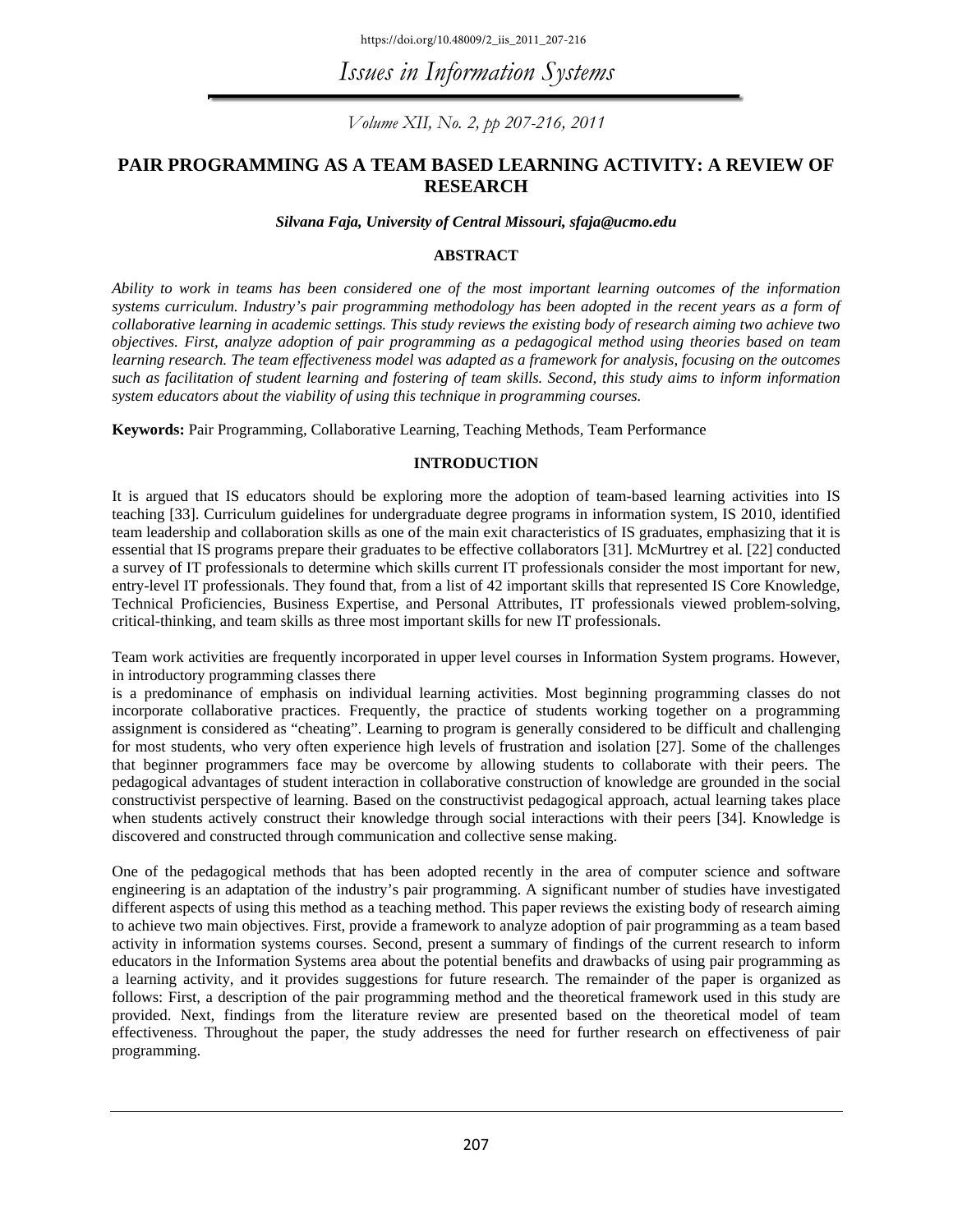#### **PAIR PROGRAMMING AND RESEARCH FRAMEWORK**

Pair programming is the term used to describe the process where two programmers work together on the same task at one computer. Generally, one programmer is the "driver" and has control of the mouse and the keyboard. The driver types the code at the computer, and the other programmer is the "navigator". The navigator observes the work of the driver, looking for errors and considering the algorithm being used for the task. Each programmer takes a turn at being the "driver" and the "navigator". The two programmers collaborate in designing, coding and reviewing.

Pair programming originated in the industry and is one of the key practices in Extreme Programming (XP) [2]. XP is one of the most popular agile methodologies for systems development with a strong focus on personal interactions among software developers. Wray [40] described four mechanisms that make pair programming successful: 1) pair programming chat, which refers to the ability to talk problems out loud; 2) pair programmers notice more detail. He suggested that pairs should be rotated often (once or twice a day) to avoid pair fatigue, which refers to the fact that with time the two programmers become very similar in the things they notice or do not notice; 3) pair programming helps in fighting poor practices - programmers do not always use the best programming practices. Pair programming can encourage the use of best programming practices due to pair pressure, or the feeling of not wanting to let your partner down; 4) sharing and judging expertise - while working in pairs it becomes easier to judge a programmer's expertise. As such, the estimates of time and difficulty can be made more accurately by a pair of programmers.

During the last ten years, there has been significant research that seeks to establish the viability of pair programming as a learning activity. However, most research on pair programming in educational settings has paid little attention to theories that have the potential to reveal factors important to the successful adoption of this method. One such attempt has been by Preston [26] who indicated the critical attributes of collaborative learning as a framework to review the research on pair programming. These attributes are: 1) common task; 2) small group learning; 3) cooperative behavior; 4) interdependence; and 5) individual accountability. Mentz et al. [24] incorporated the principles of cooperative learning in their approach of implementation of pair programming in the classroom. However, none of the previous studies have introduced a model or a framework to explain or analyze various aspects of this method. To fill this gap, this study draws from the research on collaborative learning and team performance. Specifically, the team effectiveness model was adapted as a conceptual framework to analyze current research on the use of pair programming in education and to understand its potential as a team learning activity. The team effectiveness model was introduced by Hughes et al. [18] and was applied in the organizational context. The model presented here was based on the original model as well as on an adaptation of the model by a study on team effectiveness in educational settings [12]. In addition to the factors included in those models, the model presented here includes several new factors that were identified by the review of the literature on pair programming.



**Figure 1. A model of team effectiveness of pair programming as a learning activity**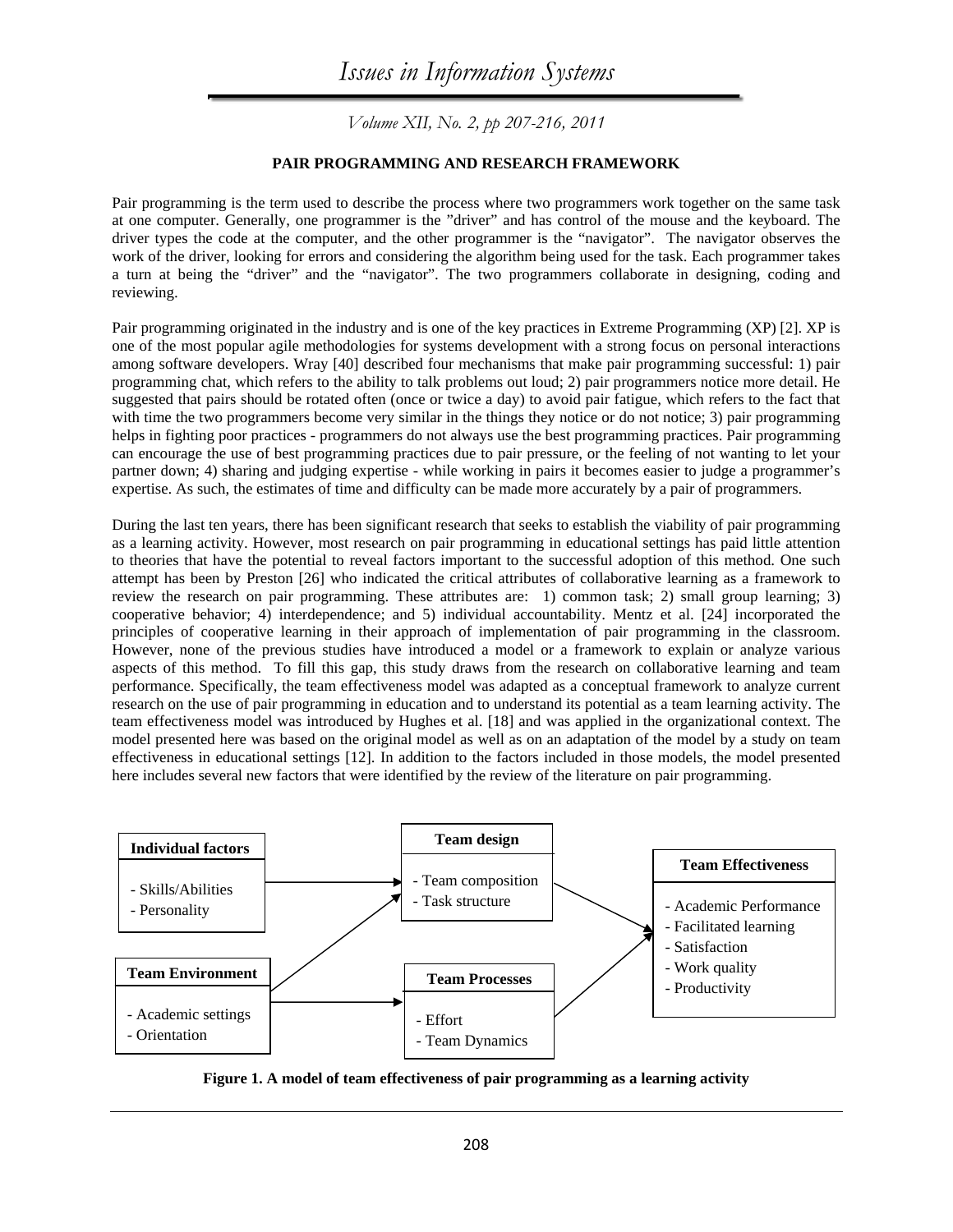#### **REVIEW OF LITERATURE ON ADOPTION OF PAIR PROGRAMMING AS A LEARNING ACTIVITY**

An extensive review of literature was conducted for the purposes of this study to identify relevant empirical studies. Two main criteria were applied during the selection process. First, only studies that used pair programming as defined in the XP methodology were included, excluding studies on other types of team activity. Additionally, studies that focused on other aspects of agile software development such as pair design, or that only described software that support pair programming were not included. Second, studies that used pair programming in higher education settings were included. The following presents the findings from the literature review based on the team effectiveness model presented in Figure 1.

#### **Team Environment**

**Academic settings.** Two themes emerged from the review of the literature: a) application of pair programming in the traditional classroom; and b) a relatively new application of pair programming in distance education. While most of the research on pair programming has focused on co-located or face-to-face pair programming, some studies have examined the adoption of pair programming in distance learning. This second approach is referred to as virtual pair programming or distributed pair programming. Zacharis [42] investigated the effectiveness of virtual pair programming in an introductory Java course suggesting that it can be used successfully. Hanks [14] used distributed pair programming in an introductory programming course. He found that students who used distributed pair programming performed just as well as students that used co-located pair programming. Contrary to these findings, Edwards et al. [11] compared distributed pair programming versus co-located programming and reported that students' satisfaction with distributed pair programming was lower than co-located pair programming. While these studies examined synchronous virtual pair programming, a study by Zin et al. [43] implemented asynchronous virtual pair programming. Their study found that students considered virtual pair programming to be effective, motivating and enjoying, while also suggesting that some synchronous features would be preferable. In addition to factors that have been considered in the traditional classroom, an emerging stream of research in distributed pair programming have addressed the development and evaluation of the various tools and platforms that enable synchronous pair collaboration in the online course settings.

As universities expand their online course offerings, this seems to be an area that may attract future research. Educators are trying to identify learning strategies and activities that can promote student learning in online curriculum. Pair programming can be one of these activities.

**Orientation.** Pair programming is not simply two people sharing a computer. Students need to take the roles of driver and navigator, they should alternate roles during the course of the activity and both members should review each other's input. The review of the literature shows that the amount of information provided to students about pair programming varies among studies. For instance, Howard [17] had students involved in the study read a description of pair programming in the syllabus. The instructor actively monitored pairs during the first activity to ensure they understood the method. Werner et al. [35] had their students read an article on pair programming before using the method for class activities. In several other studies, the instructor explained the concept of pair programming at the beginning of the course [13, 23, 5, 10]. McDowell et al. [21] and Williams [37] described pair programming to students and had them read an article on pair programming. These variations in the orientation approach may explain some of observations in these studies that students had to be reminded to follow the correct procedure. In one case, because the instructor did not emphasize what was expected from students, it resulted in cases of misunderstanding. For example, students were dividing the task in two parts and working on those parts separately [3].

One of the keys to successful implementation of pair programming is the training of students in pair programming requirements in a supervised setting before assigning them to work in pairs [39]. Mentz et al. [24] showed that conducting intensive training sessions on pair programming versus explanation of pair programming seemed to improve goal setting and fostered positive interdependence.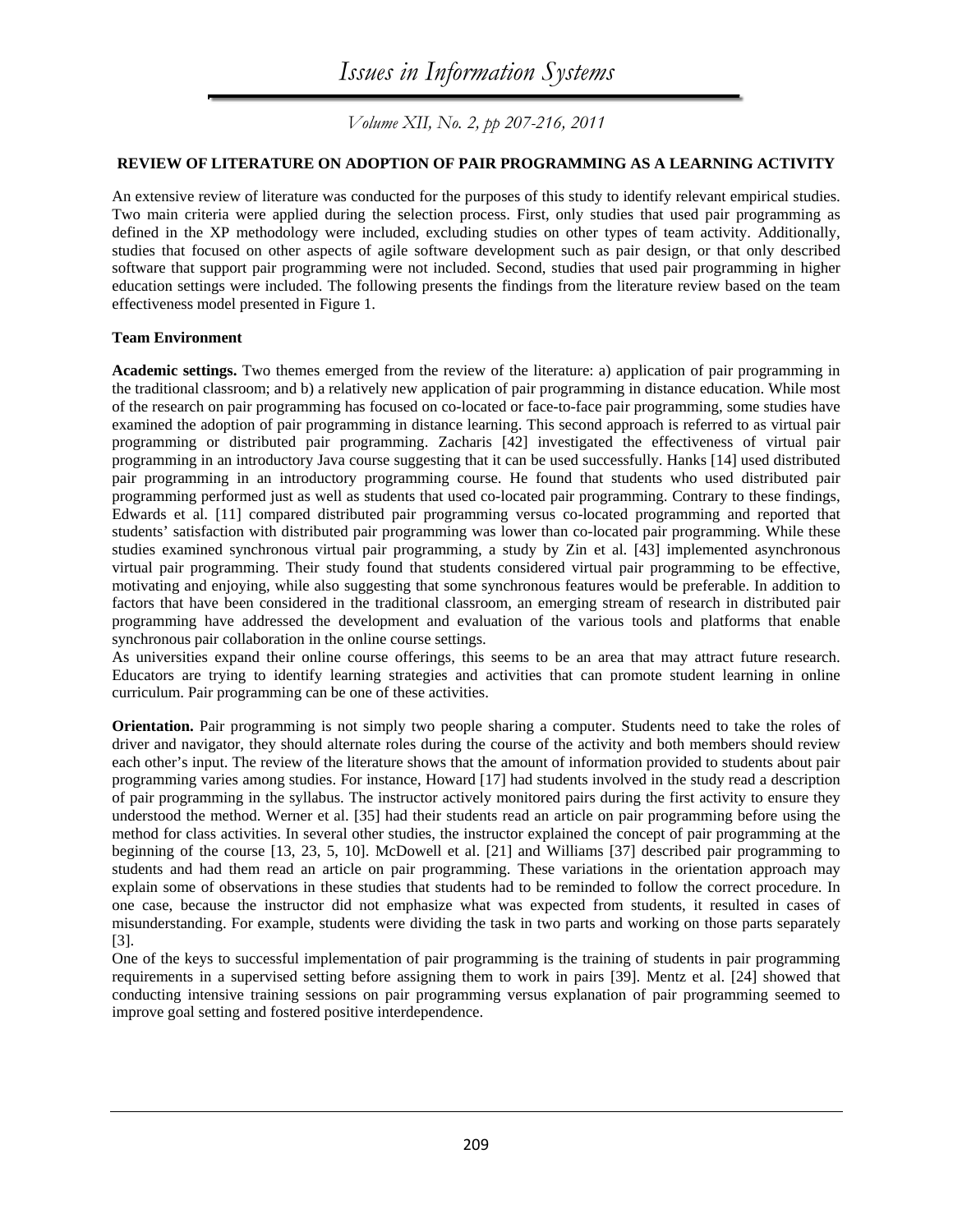*Volume XII, No. 2, pp 207-216, 2011* 

#### **Individual Factors and Team Composition**

**Skills/Abilities.** Team composition is an important factor that affects collaboration and performance of teams. In the reviewed studies, various methods were implemented for forming pairs. These methods can be categorized as: 1) matching pairs vs. random pair assignment and 2) same partners throughout the course vs. changing partners. Some studies matched pairs based on their academic performance by using grades earned by students in previous course activities. Choi et al. [9] and Zacharis [42] paired students with similar grades. Williams [37] paired them based on the GPA, while Chigona and Pollock [8] paired a strong student with a weak one. Howard [17] applied various pair formation approaches: assigned pairs through random selection, paired students with different Myer-Briggs personality types, and matched compatible students based on the instructor's observation. In some other studies, pairs were assigned randomly. Hahn et al. [13] assigned pairs randomly and ensured that they had different partners for each lab assignment. McDowell et al.[21] assigned students to pairs based on their preferences or randomly if they did not have any preference and they remained with the same partner. Muller [25] and Mendes [23] also assigned pairs randomly. Braught [5] rotated pairs every three to four lab sessions. Initially, pairs were assigned randomly, later they were matched based pairing students with similar course performance. Carver et al. [7] also followed a similar approach. They rotated pairs three times during the semester.

Several of the studies reviewed suggested that pairing students of similar ability is more beneficial for student learning. Cliburn [10], based on his classroom experience, suggested that the best strategy is to pair students at near or the same skill level for best outcomes. While VanToll [32] suggested that pair programming works best when pairs are of slightly different skill level. Bevan [3] also suggested pairing based on the skill level. Based on their experience of using pair programming in the classroom, disparity between the experience levels of students in a pair was one of the sources of intra-pair stress. This was especially emphasized for outside activities. Studies showed that if students are paired with less adept partners, they may consider the experience a waste of time and they might complete the assignment on their own and submit it as a combined effort [3]. Except for one study [32], none of the reviewed studies have examined the effect of various skill levels matching during pair formation on team satisfaction and performance in controlled settings. In addition, none of the studies have examined the effect of having the same partner or rotating partners during the semester. In professional settings, "pair jelling" refers to collaborative teams in pair programming, which typically happens when members of the team learn the strength and weaknesses of each other [36]. Future research may investigate this aspect of team composition to determine which approach of structuring this team activity might yield better results in terms of student learning.

**Personality.** Personality traits make one of the attributes that has been considered to have a significant effect on the results of pair programming among professionals. Salleh et al. [28] indicated that research on pair programming has considered 14 different compatibility factors. However, personality type has been one of the most researched ones. They also found that results have been inconsistent in terms of effects of personality towards pair programming. This was also confirmed by this review of implementation of pair programming in educational settings. Choi et al. [9] investigated the effect of personality factors, communication skills and cognitive style on the pair programming experience; specifically in the levels of satisfaction, compatibility, communication, and confidence. The subjects were undergraduate and graduate students majoring in MIS, IS and IT. They found that personality factors and communication levels had no impact on the pair's satisfaction, communication, and confidence. This is also supported by a study on effects of personality traits on the pair programming performance among professionals [15]. They did not find strong support that personality effects programming performance. Instead, their study showed that expertise and task complexity were stronger predictors of pair programming performance. Carver et al. [7] did not find any effect of personality in their application of pair programming in the classroom settings. Other studies provide evidence that personality traits might be a factor to be considered for effective team formation. Katira [19] found that freshmen students work better with partners of different personality type as measured using Meyer-Briggs type indicator. Sfetsos [30] indicated that pairs of heterogonous types perform better than pairs of homogenous types, had a higher collaboration satisfaction and better knowledge acquisition. This may be another area that deserves further attention. However, it can be argued that in educational settings, matching pairs based on personality types may not be as relevant compared to matching them based on their skill sets for two main reasons. First, administering personality questionnaires at the beginning of the semester or before conducting pair activities may not be feasible or may be time consuming if done on a regular basis. Second, one of the purposes of using pair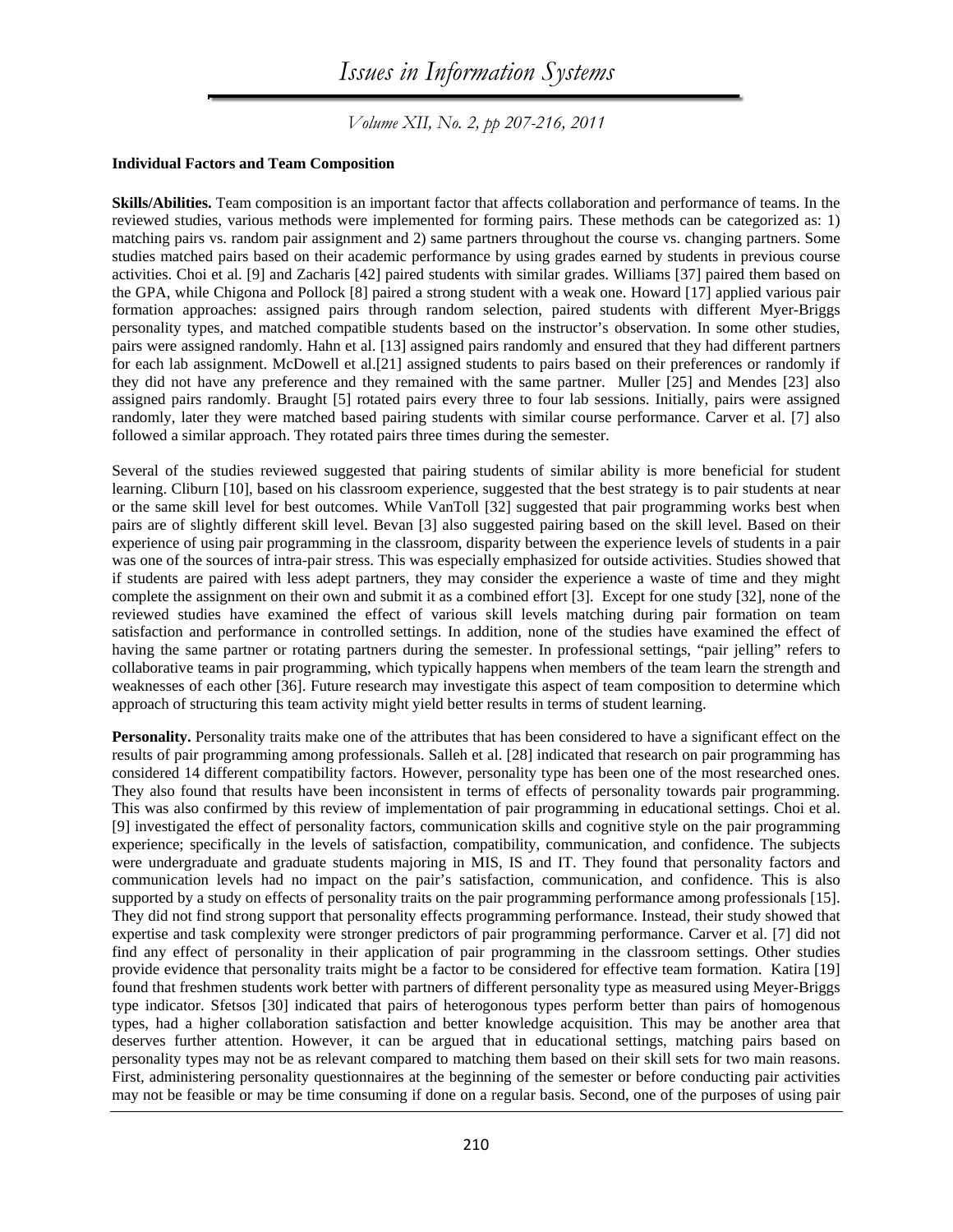*Volume XII, No. 2, pp 207-216, 2011* 

programming in the classroom is to develop team building skills among information systems students. Similar to the workplace settings, students should learn how to work with team members with different types of personalities and be able to communicate and collaborate with them to achieve the desired results. Behavioral theories and research on group processes and performance may be incorporated in future studies to consider this aspect.

**Gender.** Gender was considered as a factor by some of the studies reviewed. One study showed that pair programming is especially beneficial for female students [35]. They found that female student who pair programmed in their introductory course were more likely to declare a CS-related major after completing the course. Braught et al. [5] did not find any gender effect on the confidence of the completed work. However, they reported that pair programming reduced the level of frustration with assignments for female students. Same gender pair groups showed higher level of satisfaction, communication, and compatibility [9].

#### **Team Design/Task Structure**

Analysis of existing research revealed two aspects of task structure related to pair programming. First, whether pair programming was used to complete in class activities or outside course assignments, and second, task complexity. The review of the literature showed that pair programming was used for both in class activities and outside course assignments. This seems to be a significant factor that effects the ability to generalize the findings of the existing research. Unlike the typical team activity, pair programming has a set of specific roles and settings. As stated earlier, pairs have to use one computer, each member should play the role of the driver and the navigator and they should take turns in these roles. When applied to outside assignments, instructors do not have a lot of control on the actual implementation of the method by students.

In some of the studies, pair programming was used in closed computer lab environment for lab assignments [5, 7, 8, 23]. In other studies, pair programming was implemented for both outside programming assignments and for some in-class laboratories [17, 29, 37]. Howard [17] had students complete the first lab and the two first programming assignments individually to ensure that each student knew how to use the software. McDowell et al. [21] used it for outside assignments. A common concern reported by studies that used pair programming was that students found working on outside assignments more difficult due to scheduling challenge. A number of studies found that students perceived scheduling to be a big problem in pair programming [3, 17, 29, 35]. A study by Mentz et al. [24] suggested that pair programming works better for work completed in class under controlled circumstances compared to assignments outside the classroom.

Task complexity was one of the factors that had not received significant attention by research. Studies conducted among professionals have considered task complexity as a potential factor that might affect team performance. A meta-analysis on use of pair programming in general, showed that pair programing is faster when task complexity is low, and it yields solutions of higher quality when task complexity is high [16]. Another study indicated that task complexity was not found to impact performance with respect to software quality of pairs versus individual programmers [1]. However, while task complexity may not be an issue for experienced programmers, it might effect novice pairs in educational settings. Future research might consider the levels of task complexity that are more suitable for optimal learning experience and team performance. This may assist educators in choosing the right activities that pair programming can be applied to.

#### **Team Process**

**Effort.** Like any other team activity, one concern educators have about using pair programming is that the stronger student will do most of the work. Social loafing, a well-known concept in team work, could also happen when using pair programming. Social loafing occurs when individuals working together in groups put less effort than when they work individually [1].

Williams et al. [39] have extensively applied and researched pair programming as a teaching methodology and have provided a set of guidelines for the implementation of pair programming. One of the guidelines suggests that teaching staff must actively engage in the management of pair interactions. For example, they have to ensure that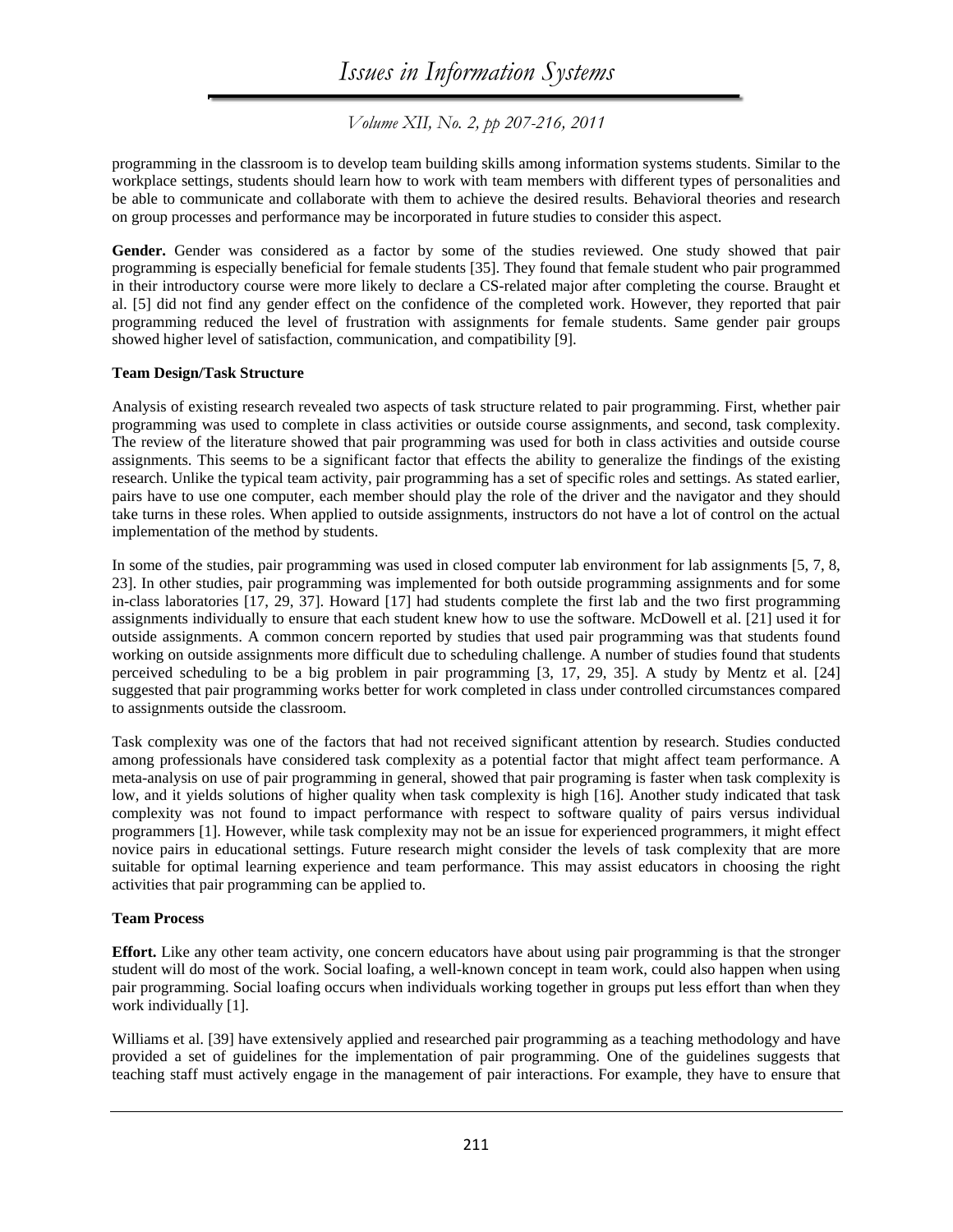*Volume XII, No. 2, pp 207-216, 2011* 

students are switching roles periodically. One study notes that some teams would never have changed drivers had they not been encouraged to do so [17].

Another guideline suggested by Williams et al. that is relevant in the context of team effort is to conduct peer evaluations to ensure equal participation of pair members. Importance of peer evaluation to the successful implementation was also supported empirically. Mentz et al. [24] had better results in their use of pair programming after they incorporated peer assessment in their study. Hahn et al. [13] focused on assessment strategies for pair programming. They applied a combination of self-assessment, peer-assessment and facilitator-assessment for each individual participant. Their study showed that as students became more familiar with this assessment approach, they became more realistic in assessing their own and their partner's work. It also increased the commitment of both pair members, as indicated by their individual assessment. They suggest that self, peer, and facilitator assessment combination might be a more reliable assessment strategy for pair programming. Cliburn [10] also reported about the importance of peer evaluations and also changing partners as a way to deal with "free-riders". Furthermore, Williams et al. [39] suggested that evaluating effort becomes even more important when students are pair programming outside the classroom setting.

**Team dynamics.** Students reported a positive attitude toward collaboration and communication [17]. Pair programming helped them develop teamwork skills [11]. Cliburn [10] also showed that students reported that pair programming helped them develop better interaction skills. Participants in his study expressed that they could see that their way of approaching a problem was not the only way.

Williams et al. [37] used the term "pair pressure" to refer to the effect of members in the pair keeping one another motivated. Working in teams puts pressure on each member to perform and keeps them focused on the task [24]. Having someone constantly observing one's work, serves as an incentive for students not to skip important steps of the process. It also helps students in motivating each other to stay on track, especially with outside assignments [42]. Wray [40] stated that, among professional programmers, pair programming can encourage the use of best programming practices due to pair pressure, which they tend to neglect at times. This is especially important for students as they are actually learning about these practices. Beginners to programming frequently forget to incorporate these practices in their programs. Pair pressure might help them get used to applying good programming practices.

Another process that would fall under team dynamics is what Williams et al. [37] call "pair relaying". This is the effect of having two people working to resolve a problem together. Williams et al. [37] indicated that students reported that it helped them understand things better when they had to explain it to another student. Canfora et al. [6] showed that working in pairs can speed up the process of knowledge building and transfer. Knowledge transfer is considered one of the main benefits of pair programming in both professional and educational setting. This is supported by findings of studies presented in the next section of this paper.

#### **Team Effectiveness Outcomes**

Most of the previous research showed that pair programming has benefits over solo programming. For the purposes of this study, first the major outcome categories as well some subcategories were identified in the literature. The findings from each study were then put in each outcome category to indicate whether a study's findings indicate a positive or negative/neutral effect on the outcome. The summary of the findings is presented in Table 1.

Even though for some of the outcomes research shows contradictory findings, there are several themes that clearly emerge from the review. Student satisfaction of this type of course activity was a common theme in almost all of the studies that were included in this literature review. Many studies also showed positive findings with regard to academic performance and learning. Even if students that pair program do not show significantly better grades than those who work individually, none of the studies indicate that pair programming effects their academic performance negatively. This may be important to know for those educators who may have been considering the use of this method in the classroom, but may have been worried that this might effect negatively the individual student learning. The majority of the studies also showed that pair programming improves the quality of the programs.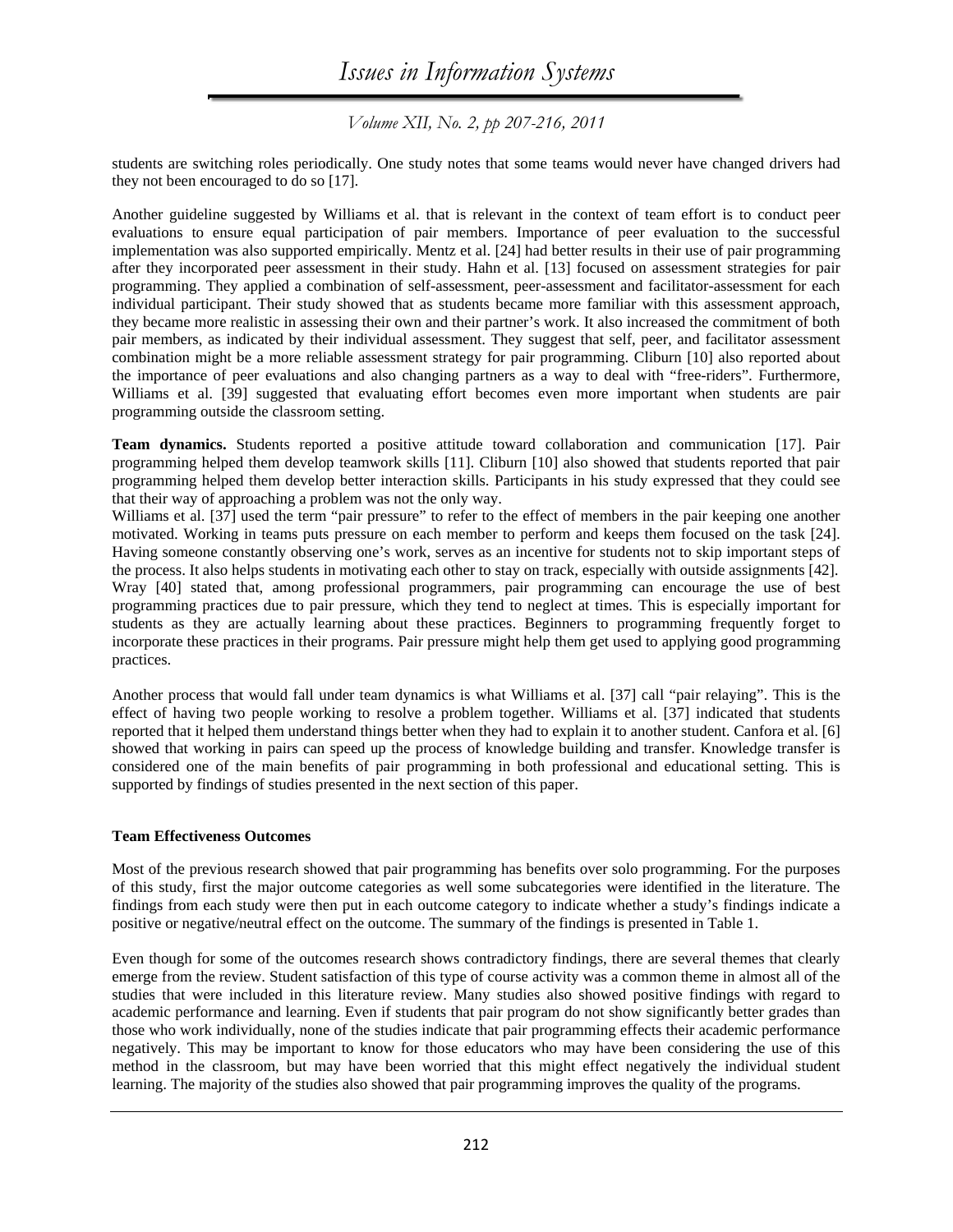*Volume XII, No. 2, pp 207-216, 2011* 

| <b>Positive findings</b>                                                                                                                                                                                                                                                                                                                                                                                                                                                                                                                                                                                                                                                                                                                                                                                                                                                                                                                                                                                                                                                                                                                                                | <b>Negative/Neutral Findings</b>                                                                                                                                                                                                                                                                                                                                                                                                                                                                                                                                                                                                                                                                                                                                                                                            |
|-------------------------------------------------------------------------------------------------------------------------------------------------------------------------------------------------------------------------------------------------------------------------------------------------------------------------------------------------------------------------------------------------------------------------------------------------------------------------------------------------------------------------------------------------------------------------------------------------------------------------------------------------------------------------------------------------------------------------------------------------------------------------------------------------------------------------------------------------------------------------------------------------------------------------------------------------------------------------------------------------------------------------------------------------------------------------------------------------------------------------------------------------------------------------|-----------------------------------------------------------------------------------------------------------------------------------------------------------------------------------------------------------------------------------------------------------------------------------------------------------------------------------------------------------------------------------------------------------------------------------------------------------------------------------------------------------------------------------------------------------------------------------------------------------------------------------------------------------------------------------------------------------------------------------------------------------------------------------------------------------------------------|
| <b>Academic performance/Learning</b><br>-Higher academic achievement when enforcing individual<br>accountability [24]<br>-Assignment grades for pairs were higher than the solo programmers<br>$[8]$ , $[38]$ , $[23]$<br>-Pair programming helped development of individual programming<br>skills for lower SAT students [5]<br>-Students who pair programmed in introductory course were more<br>likely to attempt subsequent programming courses [35]<br>-Students who pair programmed were more likely to remain in or<br>select a computing related major [7]<br>-Students who used pair programming were more likely to complete<br>the course and had higher pass rates [21], [5], [38], [23]<br>-Pair Programming helped students better understand programming<br>concepts [17]<br>-Process of learning is faster for pairs compared to individuals [41]<br>-More ideas and alternative solutions are explored with pair<br>programming [29]<br>-Pairs resolve more problems on their own, less help from the<br>instructor [5]<br>-Higher self-evaluated learning outcome [4], [7], [10], [11]<br>-Students feel this is a good way to learn programming [29] | - Assignment grades for pairs were not significantly<br>different from solo students [42]<br>-Course pass rates not significantly different between<br>paired and solo programmers [21], [35]<br>-Individual exam grades (a measure of their knowledge<br>of course material) were not different for those who<br>used pair programming vs. those who did not [21], [38]<br>-No impact on knowledge transfer among students [8]<br>-No differences on acquisition of individual skills<br>between students with higher SAT levels that pair<br>programmed and those who did not [5]<br>-Students felt they understand their programs better<br>when they work by themselves [29]<br>-Pair programmers did not perceive to have a gained a<br>better understating of the concepts by explaining them<br>to their partner [7] |
| <b>Students Perceptions</b><br>• Enjoyment<br>-Students enjoyed working in teams [1], [4], [8], [10], [17], [21], [24],<br>[37], [41], [42]<br>-High satisfaction with pair programming [11]<br>• Knowledge transfer<br>-Students perceive they learned more by working with a partner than<br>they would have by working alone [7], [41]<br>-Reduced student frustration [5], [17], [29], [37]<br>• Confidence<br>- Students who paired reported higher confidence in the correctness<br>of program solutions compared to individual programmers [1], [5],<br>$[21]$ , $[35]$ , $[37]$<br>• Social aspects<br>-Enjoyed meeting fellow students [29]<br>-Students felt pair programming made them better at working with<br>others [10]                                                                                                                                                                                                                                                                                                                                                                                                                                 |                                                                                                                                                                                                                                                                                                                                                                                                                                                                                                                                                                                                                                                                                                                                                                                                                             |
| Work quality<br>-Higher software quality [37], [41], [42]<br>-Pairs produced better programs [8], [21]<br>-Code produced by pairs was easier to read and understand [4]<br>-For simple problems, pair programming lead to fewer mistakes [25]<br>-Programs developed by pairs passed more test cases [36]                                                                                                                                                                                                                                                                                                                                                                                                                                                                                                                                                                                                                                                                                                                                                                                                                                                               | -Pair Programmers had as many algorithm mistakes as<br>individual programmers [25]                                                                                                                                                                                                                                                                                                                                                                                                                                                                                                                                                                                                                                                                                                                                          |
| <b>Productivity</b><br>-Pair students were more productive than the individual programmers<br>$[42]$<br>-Students perceived pair programming to be more productive [8], [37]<br>-Pair programmers completed tasks in a shorter time [28], [41]<br>-Working in pairs helped find errors earlier [4]                                                                                                                                                                                                                                                                                                                                                                                                                                                                                                                                                                                                                                                                                                                                                                                                                                                                      | -Pair programming may or may not take less time [29]<br>-Time for pairs and individuals was the same [37]<br>-Pairs produced nearly the same amount of code as<br>individual programmers [4]                                                                                                                                                                                                                                                                                                                                                                                                                                                                                                                                                                                                                                |

# **Table 1. Summary of Research Findings on the Effectiveness of PP as a Teaching Tool**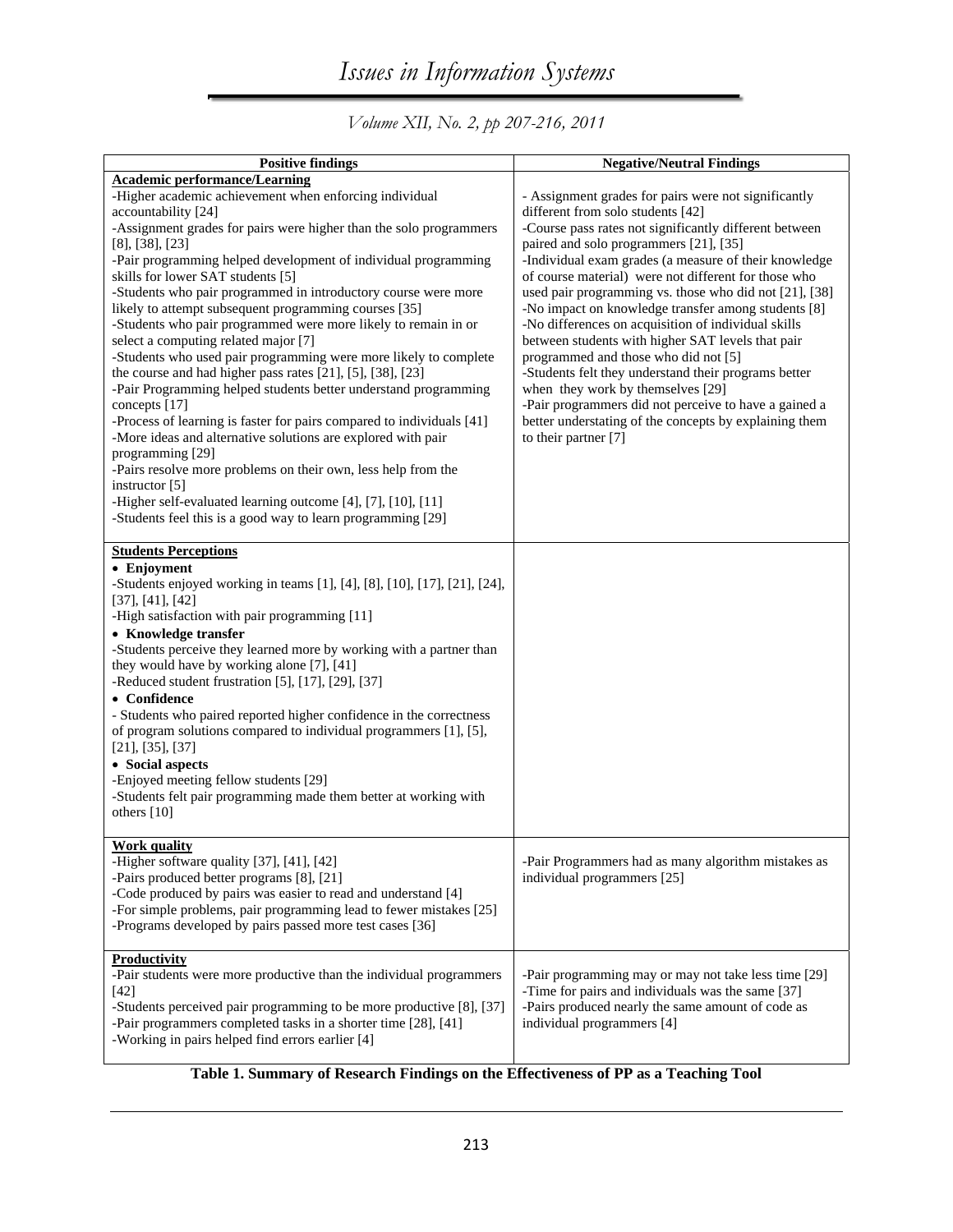*Volume XII, No. 2, pp 207-216, 2011* 

Research on the impact of pair programming on productivity is inconclusive. One reason might be that in many studies pair programming was used during fixed timed laboratory sessions, where it was difficult to establish whether pairs or individuals required less time. This is in line with research findings on pair programming in general that indicate that collaborating pairs do not exceed the performance of its best member working alone [1]. A metaanalysis by Hannay et al. [16] showed only a small significant effect of pair programming on software quality and a negative effect on effort. However, compared to industrial settings where productivity and quality are the main concerns associated with the adoption of pair programming, educators are more concerned with learning outcomes.

#### **CONCLUSIONS AND SUGGESTIONS FOR FUTURE RESEARCH**

As a discipline, IT is constantly changing and it is relevant to introduce students to some of the newer software development methods by applying them in the classroom. In addition, most modern organizations require individuals to work in teams to perform their task. Pair programming could be a promising teaching method that allows IS educators to incorporate both these aspects. Pair programming is also considered beneficial to faculty because it reduces workload. First, there are half as many assignments to grade and second due to knowledge transfer taking place between the pair members, student pairs are more self-sufficient and rely less on the instructor to help them with issues that arise during the assignments. Students discuss their assignments with each other, thus becoming effective teaching resources for each other.

Most of the studies indicated that pair programming has been mostly used in Computer Science courses and its adoption by IS courses is in its early stages. This paper conducted an extensive review of the literature aiming two achieve two objectives. First, provide a theoretical framework to analyze the current research on pair programming and to guide the future research in this area. This is the first study to adopt a team effectiveness model to analyze pair programming in academic settings. Second, to inform information systems educators about the findings of the research on the implementation and the results of using pair programming as a learning activity.

The research showed several benefits of using pair programming in academic settings such as enhanced learning, greater confidence in work quality, higher problem solving skills, enhanced interaction skills, and improved team building skills. Students also receive greater satisfaction when they work in pairs. The case for the use of pair programming in classroom seems to be compelling.

The study also indicated several areas for future research. Future studies can examine the effects of team design on the effectiveness of pair programming. Specifically, areas of interest would be to study the effects of task structure (in class activities versus outside assignment) on learning and the level of task complexity that is most suitable for pair programming. Team composition and its effects on team effectiveness is another suggested future area of research. Most of the previous studies on pair programming have dealt with Computer Science students, only a few studies have used Information Systems students. There are important differences in the skills of the students in these two disciplines as well as programming requirements. Therefore, adoption of pair programming and study of the results may be a future area of research for educators in Information Systems area.

#### **REFERENCES**

- 1. Balijepally, V., Mahapatra, R., Nerur, S., & Price, K.H. (2009). Are Two Heads Better than One for Software Development? The Productivity Paradox of Pair Programming. *MIS quarterly, 33(1),* 99-118.
- 2. Beck, K. (2000) *Extreme Programming Explained,* Reading, MA: Addison-Wesley.
- 3. Bevan, J., Werner, L., McDowell, C. (2002). Guidelines for the Use of Pair Programming in a Freshman Programming Class. *Proceedings of the 15th Conference on Software Engineering Education and Training,* 100- 107.
- 4. Bipp, T., Lepper, A., & Schmedding, D. (2008). Pair Progamming in Software Development Teams An Emprirical Study of its Benefits. *Information and Software Technology, 50,* 231-240.
- 5. Braught, G., Wahls, T., & Eby, L. M. (2011). The Case for Pair Programming in the Computer Science Classroom. *ACM Transactions on Computing Education, 11*(1), Forthcoming.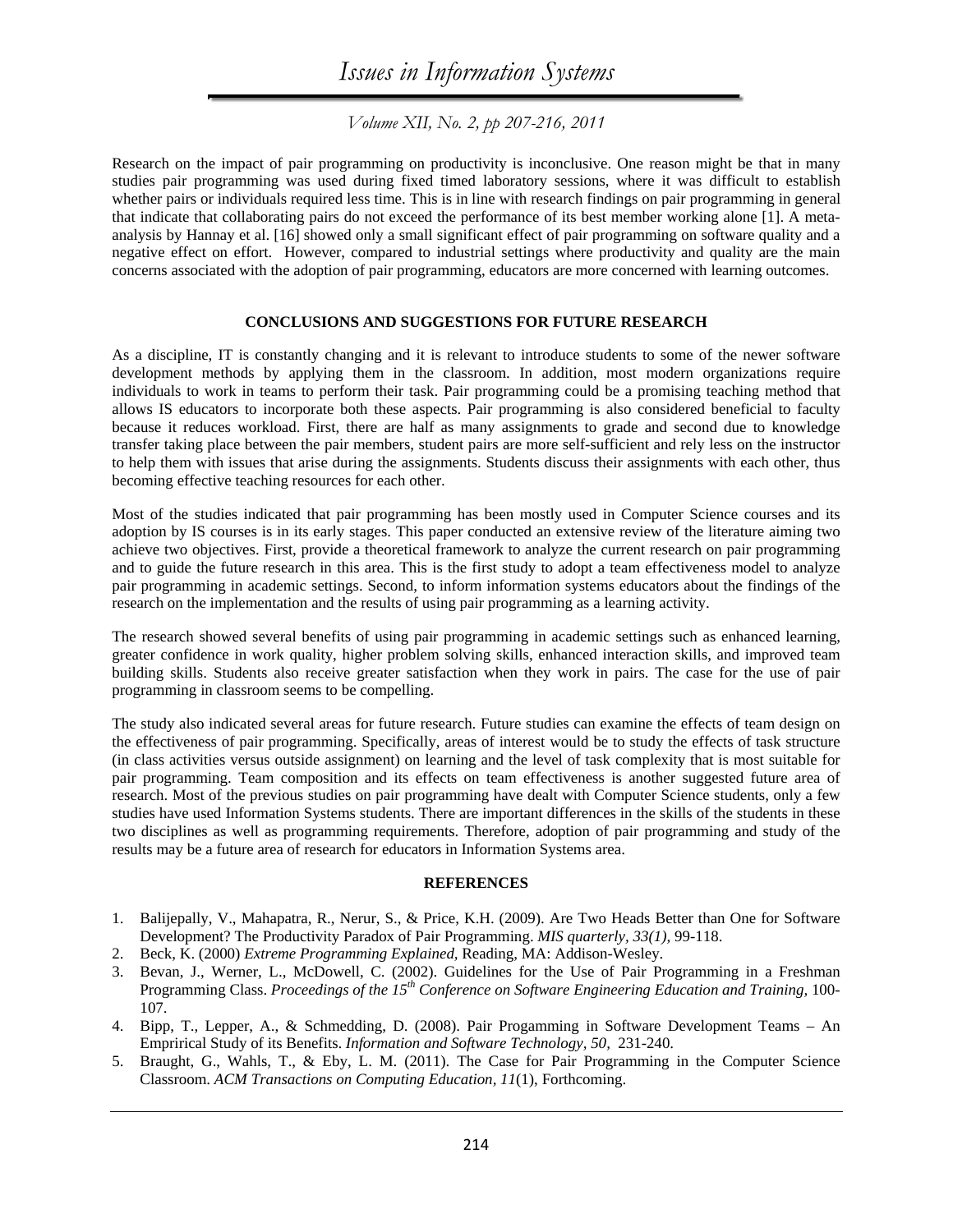- 6. Canfora, G., Cimitile, A., & Vissaggio, CA. (2004). Working in Pairs as a Means for Design Knowledge Building: An Empirical Study, *12th IEEE International Workshopon Program Comprehension,* 62-68.
- 7. Carver, J.C., Henderson, L., He, L., Hodges, J., & Reese, D. (2007). Increased Retention of early Computer Science and Software Engineering Students usign Pair Programming, *20th Conference on Software Engineering Education and Training,* 115-122.
- 8. Chigona, W., & Pollock, M. (2008). Pair Programming for Inforamtion Systems Students New To Programming: Students' Experiences and Teachers' Challenges. *PICMET 2008 Proceedings,*1587-1594.
- 9. Choi, K.S.., Deek., F.P. & Im., I. (2009). Pair Dynamics in Team Collaboration. *Computers in Human Behavior, 25(4),* 844-852.
- 10. Cliburn, D. C. (2003). Experiences with Pair Programming at a Small College. *Journal of Computing Sciences in Colleges, 19*(1), 20-29.
- 11. Edwards, R. L., Stewart, J. K., & Ferati, M. (2010). Assessing the Effectiveness of Distributed Pair Programming for an Online Informatics Curriculum. *ACM Inroads, 1*(1), 48-54.
- 12. Grzeda, M., Haq, R., & LeBrasseur, R. (2008). Team Building in an Online Organizational Behavior Course. *Journal of Education for Business, May/June,* 275-281
- 13. Hahn, J., Mentz, E., & Meyer, L. (2009). Assessment Strategies for Pair Programming. *Journal of Information Technology Education, 8*, 273-284.
- 14. Hanks, B. (2008). Empirical Evaluations of Distributed Pair Programming. *International Journal of Human-Computer Studies, 66,* 530-544.
- 15. Hannay, J. E., Arisholm, E., Engvik, H., & Sjoberg, D. I. (2010). Effects of Personality on Pair Programming. *IEEE Transactions on Software Engineering, 36*(1), 61-80.
- 16. Hannay, J.E, DybaT., Arisholm, E., & Sjoberg D.I.K. (2009). The Effectiveness of Pair Programming: A Meta-Analysis. *Information and Software Technology, 51(7),* 1110-1122.
- 17. Howard, E. V. (2007). Attitudes on Using Pair- Programming. *Journal of Educational Technology Systems, 35*(1), 89-103.
- 18. Hughes, R.L., Ginnett, R.C., & Curphy, G.J. (1993). *Leadership: Enhancing the Lessons of Experience,* Burr Ridge, Il: Richard Irwin
- 19. Katira, N., Williams, L., Wiebe, E., Miller, C., Balik, S., & Gehringer, E. (2004). On Understading Compatibility of Student Pair Programmers. *ACM Technical Symposium on Computer Science Education,* pp.7- 11.
- 20. Matzko, S., & Davis, T. (2006). Pair Design in Undergraduate Labs. *Journal of Computing Sciences in Colleges, 22*(2), 123-130.
- 21. McDowell, C., Werner, L., Bullock, H.E., Fernald, J. (2006). Pair Programming Improves Student Retention, Confidence, and Program Quality. *Communication of the ACM,49(8),* 90-95.
- 22. McMurtrey, M.E., Downey, J.P., Zeltmann, S.M., & Friedman, W. (2008). Critical Skill Sets of Entry-Level IT Professionals: An Emprirical Examination of Perceptisons from Field Personnel. *Journal of Information Tecnology Education, 7,* 101-120.
- 23. Mendes, E., Al-Fakhri, L.B., & Luxton-Reilly, A. (2006). A Replicated Experiment of Pair-Programming in a 2nd year Software Development and Design Computer Science Course. *Proceedings of the 11th Annual SIGCSE Conference on Innovation and Technology in Computer Science Education,* 108-112.
- 24. Mentz, E., van der Walt, J., & Goosen, L. (2008). The effect of incorporating learning principles in pair programming for student teachers. *Computer Science Education, 18*(4), 247-260.
- 25. Muller, M. (2007). Do Programmers Pairs Make Different Mistakes than Solo Programmers? *The Journal of Systems and Software, 80,* 1460-1471.
- 26. Preston, D. (2005). Pair Programming as a Model of Collaborative Learning: A Review of the Research. *Journal of Computing in Small Colleges, 20*(4), 39-45.
- 27. Rogerson, C., Scott., E. (2010). The Fear Factor: How it Affects Students Learning to Program in a Tertiary Environment. *Journal of Inforamtion Technology Education,9,* 148-171.
- 28. Salleh, N., Mendes, E., & Grundy, J. (forthcoming). Empirical Studies of Pair Programming for CS/SE Teaching in Higher Education: A Systematic Literature Review. *IEEE Transactions on Software Engineering*.
- 29. Simon, B., & Hanks, B. (2008). First-Year Students' Impressions of Pair Programming. *ACM Journal on Educational Resources in Computing, 7*(4), Article 5.